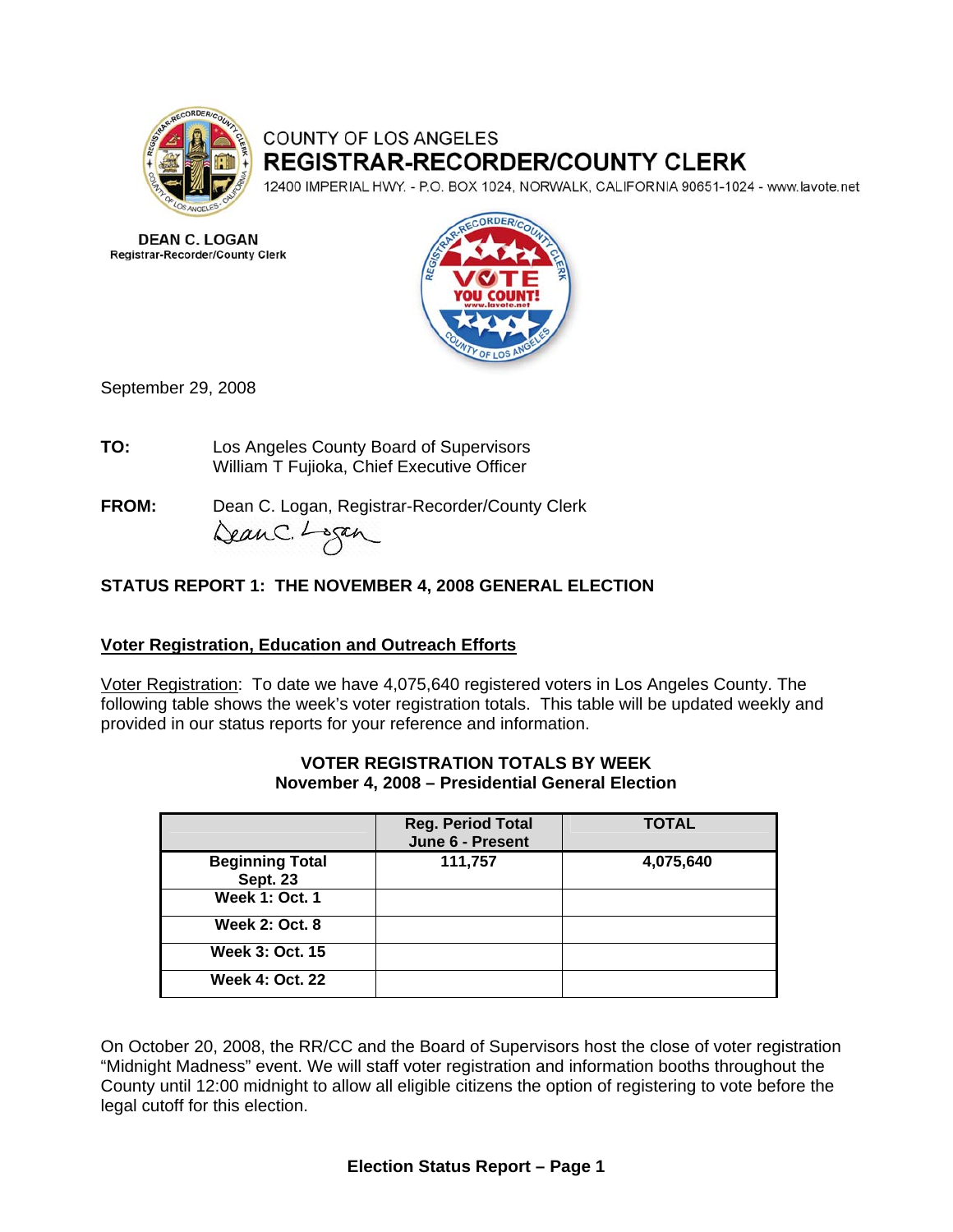The following sites are confirmed registration locations for the Midnight Madness event:

- District 1: Dodger Stadium, 1000 Elysian Park Ave., Los Angeles
- District 2: Magic Johnson Starbucks, 5301 W. Centinela Ave., Los Angeles
- District 3: West Hollywood City Hall, 8300 Santa Monica Blvd., West Hollywood
- District 4: RR/CC Headquarters, 12400 Imperial Highway, Norwalk
- Long Beach City Hall, 333 Ocean Blvd., Long Beach
- District 5: Westfield Valencia Town Center, 24201 Valencia Blvd., Valencia

Additional locations may be established through our community partnerships. Promotional information about close of registration events and activities will be posted on our website [\(www.lavote.net](http://www.lavote.net/)) as it becomes available.

In addition to our regular voter registration outreach at parades, festivals, neighborhood meetings and other venues we sponsored voter outreach and education booths at Dodger Stadium through September 25. A similar outreach effort and sponsorship event is scheduled this weekend at the UCLA Bruins football game. Additionally, we have an aggressive voter information Public Service Announcement (PSA) campaign in place that highlights Help America Vote Act (HAVA) requirements including accessibility for voters with disabilities and multi-lingual services.

The RR/CC has developed a contingency plan in anticipation of large numbers of new voter registrations. We will incorporate staff from all bureaus within the department to assist in data entry and we will enter all registrations received through the close of registration by Election Day. We have also developed and will implement a "robo-call" program that notifies newly registered voters throughout the County of their voting options, how to request a sample ballot and how to check their polling place location. Additionally, we will continue our call program to voters whose polling places have changed notifying them of their options for confirming their correct polling places.

Voter Education and Outreach Activities: We are partnered with multiple organizations to provide outreach, registration and education services to Los Angeles County voters and eligible citizens.

Key partnerships for this election include:

- Los Angeles Dodgers;
- UCLA Bruins;
- CBS Television (including KCBS Channel 2 and KCAL Channel 9);
- CBS Radio (including 93.1 JACK FM, 980 AM KFWB, 97.1 KLSX, 1070 AM KNX, 106.7 FM KROQ, 101.1 KRTH FM, 94.7 KTWV FM);
- CBS Outdoor;
- L.A. Sentinel Newspaper;
- KJLH Radio 102.3;
- Los Angeles Times; and
- The Daily News.

Spanish language multilingual outreach includes:

- Univision TV Channel 34;
- Univision Radio KLOVE 107.5;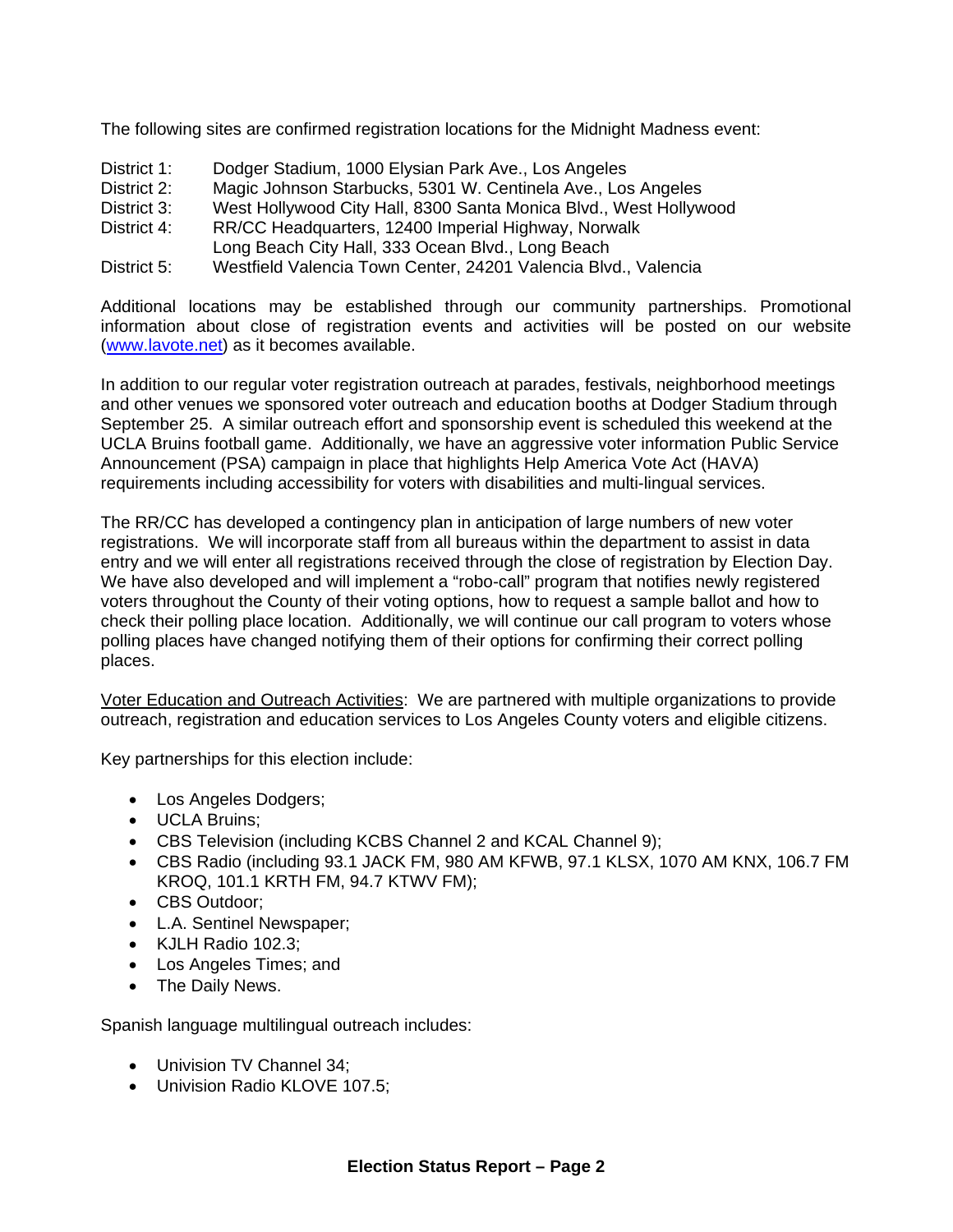- Entravision Communications Corporation (including 107.1 Super Estrella, 103.1 INDIE, 97.5 Jose); and
- LaOpinion Newspaper

Asian language multilingual media outreach includes:

- LA 18 KSCI (Asian) Television;
- Los Angeles Asian Journal;
- The Korea Times:
- The Korea Daily;
- Rafu Shimpo;
- Chinese Daily News;
- Multi-lingual Radio Broadcasting Inc., (Vietnamese, Cantonese, Korean, Mandarin, Japanese); and
- Nguoi-Vet Daily News.

Please visit our web site at [www.lavote.net](http://www.lavote.net/) for recorded PSAs and graphic promotional materials. Log into our new Press Room and click on "PSAs", "Streaming Video", and "Audio" to see and listen to our campaign.)

## **Deputy Voter Registrar Program**

We conduct an active Deputy Registrar program with over 20 organizations who register thousands of voters every year. Deputy Registrars are non-paid volunteers who register voters at many venues throughout the County. Our team not only conducts Deputy Registrar training sessions but also actively takes part in voter registration drives. Deputy Registrars attend naturalization ceremonies, visit community colleges and universities, churches, veteran's facilities, DMV drivers' license facilities, neighborhood functions and the LA County Fair, just to name a few. We estimate that Deputy Registrars will register over 40,000 voters for the November General Election.

## **Vote By Mail, Sample Ballots and Military/Overseas Ballots**

The following is a table of our Vote By Mail and Sample Ballot Statistics. These will be updated on a weekly basis.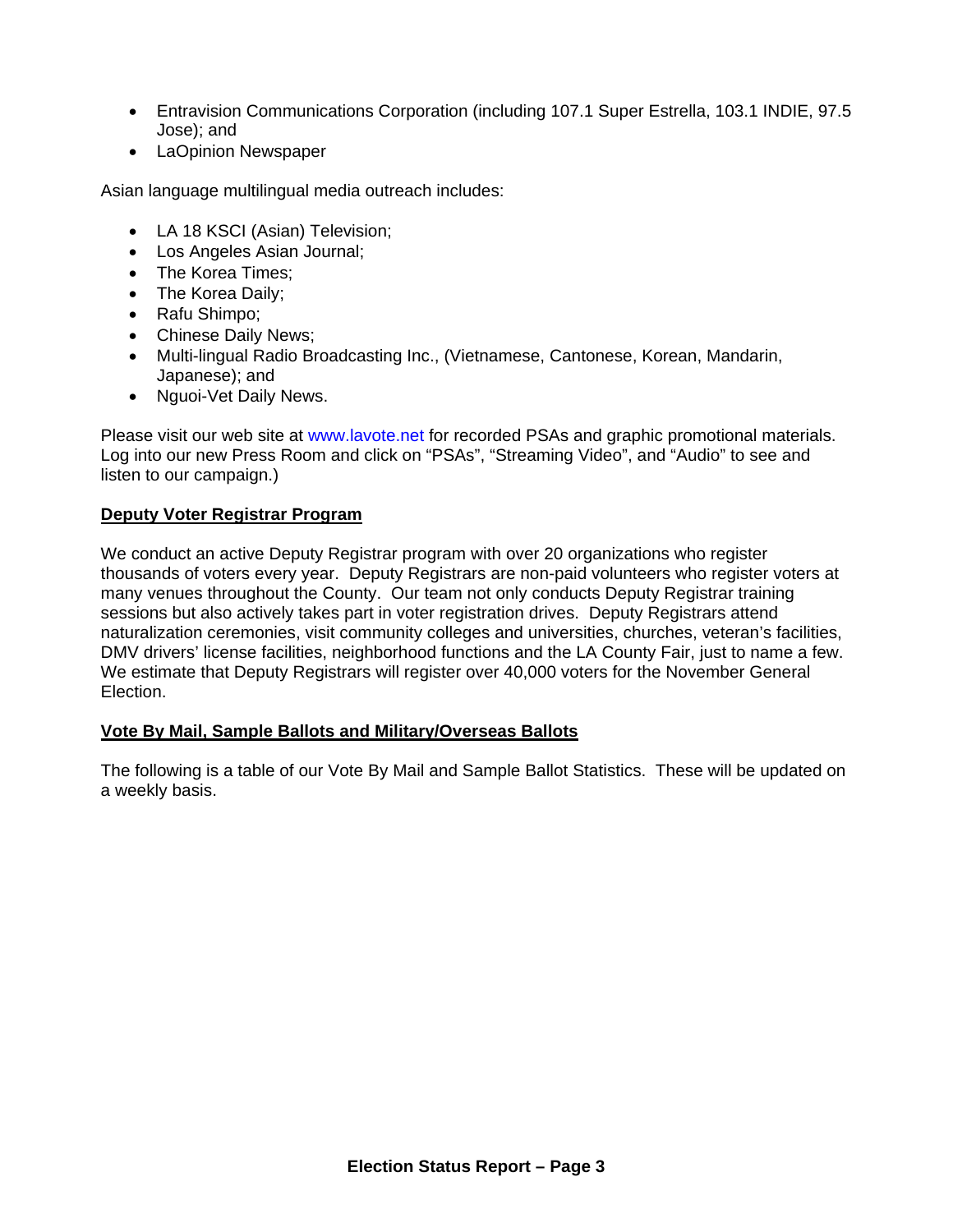#### **VOTE BY MAIL, SAMPLE & MILITARY/OVERSEAS BALLOT REPORTS November 4, 2008 – Presidential General Election**

|                  | <b>VOTE BY MAIL<sup>1</sup></b> |                    | <b>SAMPLE</b><br><b>BALLOT</b> | <b>MILITARY &amp; OVERSEAS</b><br><b>BALLOTS</b> |                  |               |                 |
|------------------|---------------------------------|--------------------|--------------------------------|--------------------------------------------------|------------------|---------------|-----------------|
|                  | <b>Requested</b>                | <b>Mailed</b>      | <b>Returned</b>                | <b>Mailed</b>                                    | <b>Requested</b> | <b>Mailed</b> | <b>Returned</b> |
| <b>Begin</b>     | 525,831                         | <b>Begins</b>      | N/A                            | <b>Begins E-40</b>                               | 20,494           | 17,511        | N/A             |
| <b>Sept. 23</b>  |                                 | $E-29$<br>(Oct. 6) |                                | (Sept. 25)                                       |                  |               |                 |
| <b>WEEK</b>      |                                 |                    |                                |                                                  |                  |               |                 |
| 1                |                                 |                    |                                |                                                  |                  |               |                 |
| <b>Oct. 1</b>    |                                 |                    |                                |                                                  |                  |               |                 |
| <b>WEEK</b>      |                                 |                    |                                |                                                  |                  |               |                 |
| $\overline{2}$   |                                 |                    |                                |                                                  |                  |               |                 |
| Oct. 8           |                                 |                    |                                |                                                  |                  |               |                 |
| <b>WEEK</b>      |                                 |                    |                                |                                                  |                  |               |                 |
| 3                |                                 |                    |                                |                                                  |                  |               |                 |
| <b>Oct. 15</b>   |                                 |                    |                                |                                                  |                  |               |                 |
| <b>WEEK</b><br>4 |                                 |                    |                                |                                                  |                  |               |                 |
| <b>Oct. 22</b>   |                                 |                    |                                |                                                  |                  |               |                 |
| <b>WEEK</b>      |                                 |                    |                                |                                                  |                  |               |                 |
| 5                |                                 |                    |                                |                                                  |                  |               |                 |
| <b>Oct. 29</b>   |                                 |                    |                                |                                                  |                  |               |                 |
| <b>TOTAL</b>     | 525,831                         |                    |                                |                                                  | 20,494           | 17,511        |                 |

Vote By Mail Ballots: Voting instructions are included in all Vote By Mail ballot packets. Vote By Mail applications are accepted from October 6 through October 28 and voted ballots must be returned to the RR/CC Headquarters in Norwalk no later than 8:00 p.m. on Election Day. Voted Vote By Mail ballots may also be turned in at any Los Angeles County polling place on Election Day.

We include "How to Use" and contact information for anyone with questions regarding their polling place or registration in each packet. Vote By Mail applications are also included in every sample ballot with instructions on how to apply and the deadlines for doing so.

The RR/CC has a new VOTE BY MAIL STATUS FUNCTION on our web site at [www.lavote.net](http://www.lavote.net/). The function will be operable beginning October 6. The function allows voters who have applied for a Vote By Mail ballot to check the date we processed their Vote By Mail application, the date we mailed their Vote By Mail ballot, the date we received their voted ballot and whether or not the ballot was challenged – and if it was challenged, the reason for the challenge.

Sample Ballots : Voters can look up their sample ballot along with their polling place location by logging into [www.lavote.net](http://www.lavote.net/) or by calling our toll free number at 1-800-815-2666. All printed materials are available in English, Spanish, Korean, Chinese, Tagalog/Filipino, Vietnamese and Japanese. Online services include these languages in addition to Russian, Armenian and Cambodian.

 $\overline{a}$ 

<span id="page-3-0"></span><sup>&</sup>lt;sup>1</sup> Our Vote By Mail totals include Permanent Vote By Mail voters and declared Vote By Mail precinct voters.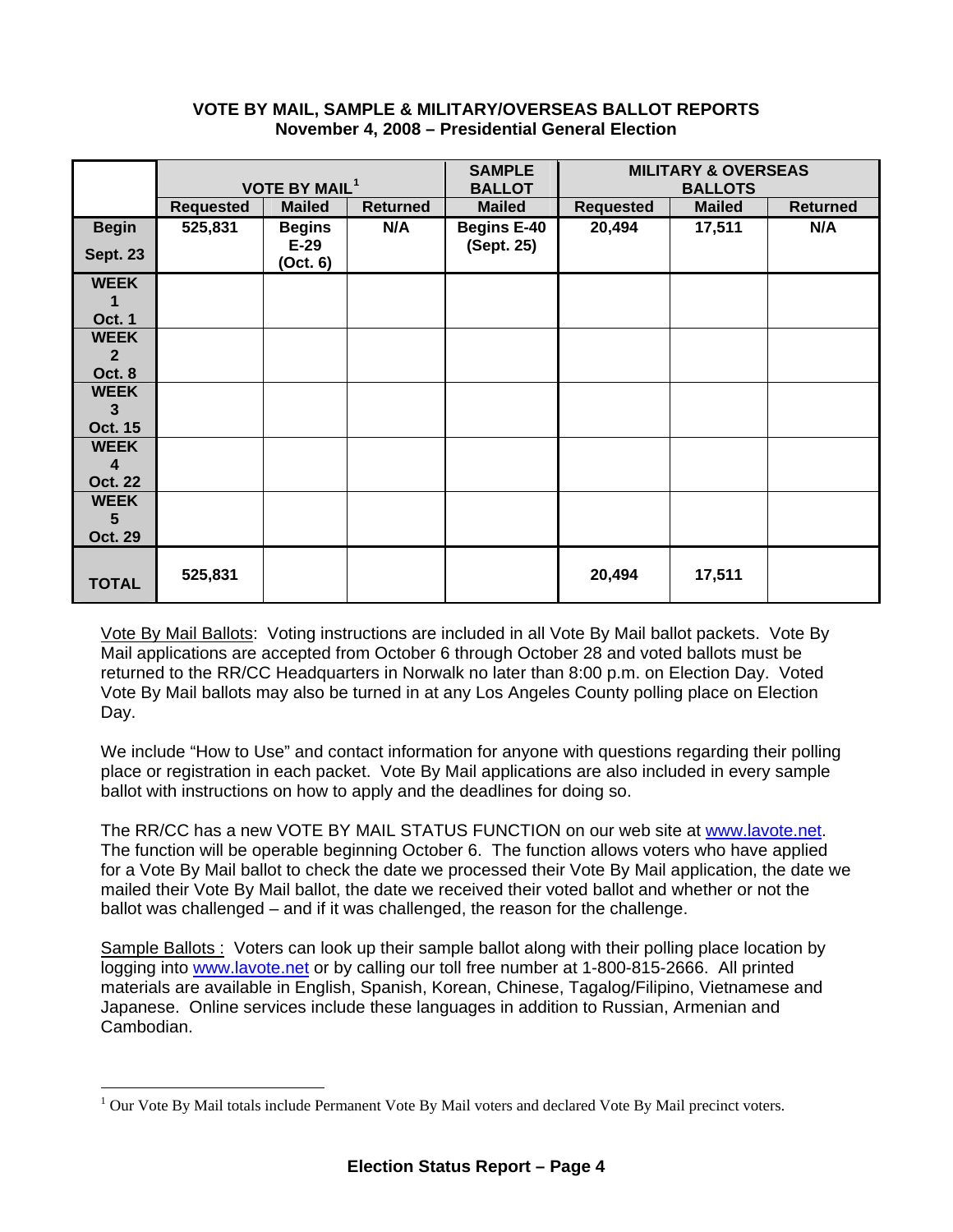# **Online Poll Worker Training and Poll Worker Recruitment**

Our successful Online Poll Worker training program has been expanded to our Inspector recruitment and training efforts. For the November election we require all Inspectors to complete the Provisional Ballot module on the Poll Worker Training site and to complete an online assessment. In addition, we continue to require all Precinct Coordinators to complete the full course and score an 80 percent or higher in order to be placed. Our Poll Worker Training Program is undergoing improvements and will be available online this week.

Although we do not require poll workers to use all aspects of the training on the site, we encourage them to visit it and review the modules before Election Day. The online training augments and reinforces the required in-person training workshops.

In addition, we have incorporated poll worker recruitment messages into all of our media partnership efforts. We are working hard to fill our quota of nearly 26,500 poll workers and our training schedule is designed to train them all in advance of Election Day.

The table below tracks the number of recruited poll workers, County employees and students. This table will be updated each week as part of our status report.

# **POLL WORKER RECRUITMENT BY WEEK[2](#page-4-0) November 4, 2008 – Presidential General Election Goal: 26,760 (optimum staffing level; exceeds legal requirement)**

|                         | <b>STUDENTS</b> | <b>COUNTY</b> | <b>REGULAR</b> | <b>TOTAL</b> |
|-------------------------|-----------------|---------------|----------------|--------------|
| <b>Beginning Total</b>  | 800             | 2,668         | 17,754         | 21,222       |
| <b>Sept. 23</b>         |                 |               |                |              |
| Week 1                  |                 |               |                |              |
| Oct. 1                  |                 |               |                |              |
| Week 2                  |                 |               |                |              |
| Oct. 8                  |                 |               |                |              |
| Week 3                  |                 |               |                |              |
| Oct. 15                 |                 |               |                |              |
| Week 4                  |                 |               |                |              |
| <b>Oct. 22</b>          |                 |               |                |              |
| Week 5                  |                 |               |                |              |
| Oct. 29                 |                 |               |                |              |
| <b>Cumulative Total</b> | 800             | 2,668         | 17,754         | 21,222       |

## **Braille Institute Voter Education Site**

 $\overline{a}$ 

Our Voter Education and Outreach Information program begins at the Braille Institute on October 22 and continues through October 31. Visitors to the site have access to multilingual voter

<span id="page-4-0"></span><sup>&</sup>lt;sup>2</sup> Figures represent confirmed student, County and regular Inspectors, Coordinators, NVC Directors and Clerks.